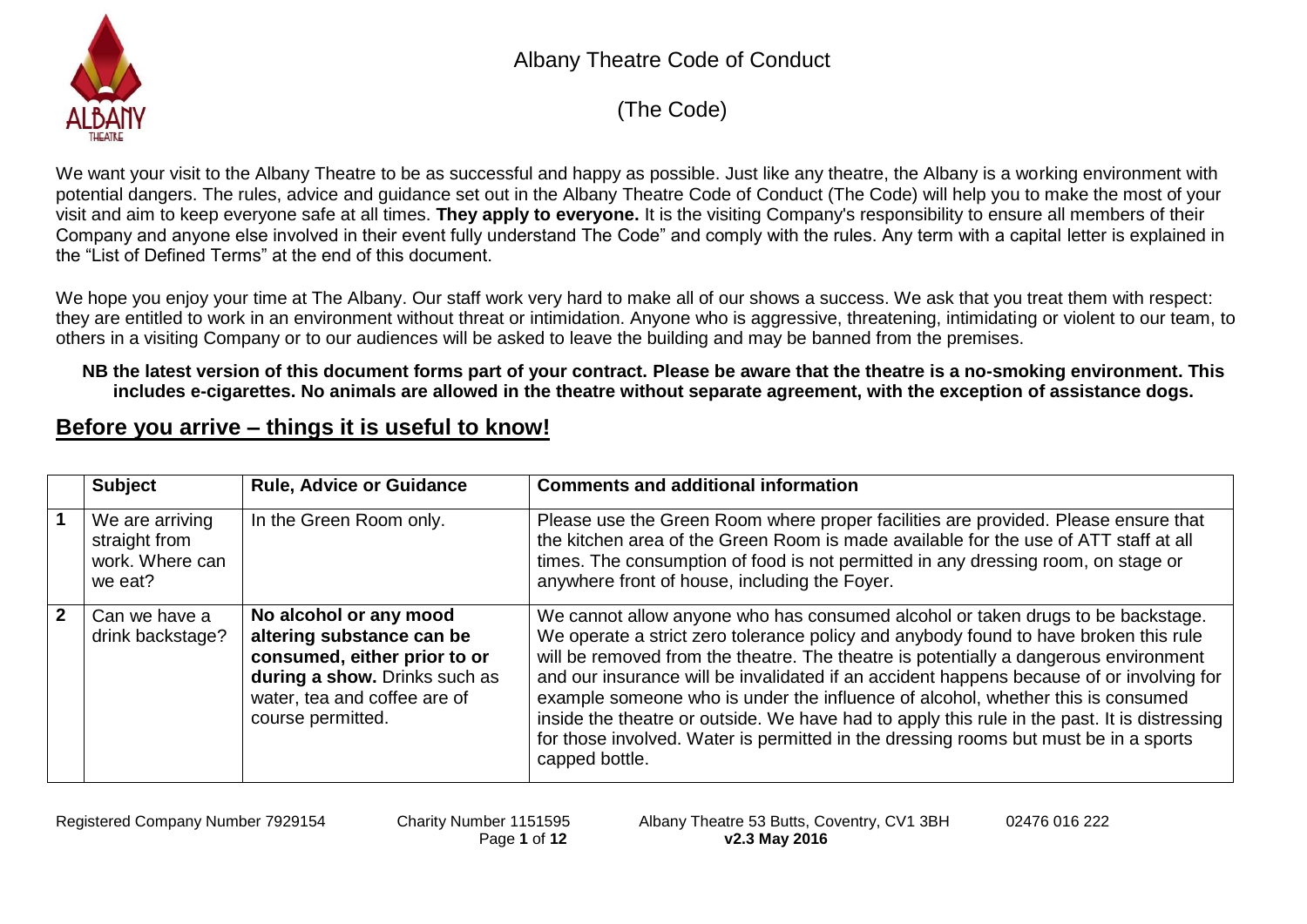

|                         | <b>Subject</b>                                                                                                                                              | <b>Rule, Advice or Guidance</b>                                                                                                                                                                                                                                               | <b>Comments and additional information</b>                                                                                                                                                                                                                                                                                                                                                                                                                                                                                                                                                                                                                                                             |  |
|-------------------------|-------------------------------------------------------------------------------------------------------------------------------------------------------------|-------------------------------------------------------------------------------------------------------------------------------------------------------------------------------------------------------------------------------------------------------------------------------|--------------------------------------------------------------------------------------------------------------------------------------------------------------------------------------------------------------------------------------------------------------------------------------------------------------------------------------------------------------------------------------------------------------------------------------------------------------------------------------------------------------------------------------------------------------------------------------------------------------------------------------------------------------------------------------------------------|--|
| $\mathbf{3}$            | Can we provide<br>our own technical<br>staff to work on<br>our show, for<br>example for<br>lighting or sound?                                               | Yes - but only by prior<br>contractual agreement. Any<br>incoming technical staff must be<br>AIMS qualified: an Accredited<br>Incoming Member of Staff. This<br>means undergoing a health and<br>safety briefing and becoming<br>approved by a member of the<br>Albany staff. | Please speak to the Technical Coordinator about this if you need any clarification.                                                                                                                                                                                                                                                                                                                                                                                                                                                                                                                                                                                                                    |  |
| $\overline{\mathbf{4}}$ | Can we change<br>our technical<br>specification on<br>the day?                                                                                              | All technical requirements form<br>part of your contract. Late<br>requests for technical changes<br>can be difficult to accommodate.                                                                                                                                          | Please be aware that any changes on the day may compromise your planned<br>performance. If you need to change something, of course we will always try to help, but<br>some changes might not be possible (either for technical, timing or staffing reasons).<br>Any change has to be approved by the Stage Manager (SM) or the ATT Technical<br>Lead for your event. Please plan ahead and book appropriate time for your technical<br>needs.                                                                                                                                                                                                                                                          |  |
| $5\phantom{1}$          | What is a<br>technical<br>rehearsal?                                                                                                                        | Technical rehearsals aim to get<br>the show looking as brilliant as<br>we can make it, setting sound<br>levels and ensuring the lighting is<br>plotted.                                                                                                                       | A technical rehearsal is when your show is run to plot the lighting and sound cues and<br>ensure that all scenery can be removed on and off stage appropriately. You may be<br>asked to stop the show at specific points and top and tail items. Technical rehearsals<br>are not a band or a dress rehearsal, these should have separate time allocated to them<br>on booking. You pay quite a bit more for us to provide technical staff to prepare your<br>show, so please do not waste your investment. As far as possible we will endeavour to<br>allow time for non-technical rehearsals. These are charged at a lower rate and are<br>known as a dry hire, but no technical support is provided. |  |
|                         | Albany Theatre 53 Butts, Coventry, CV1 3BH<br>Registered Company Number 7929154<br>Charity Number 1151595<br>02476 016 222<br>Page 2 of 12<br>v2.3 May 2016 |                                                                                                                                                                                                                                                                               |                                                                                                                                                                                                                                                                                                                                                                                                                                                                                                                                                                                                                                                                                                        |  |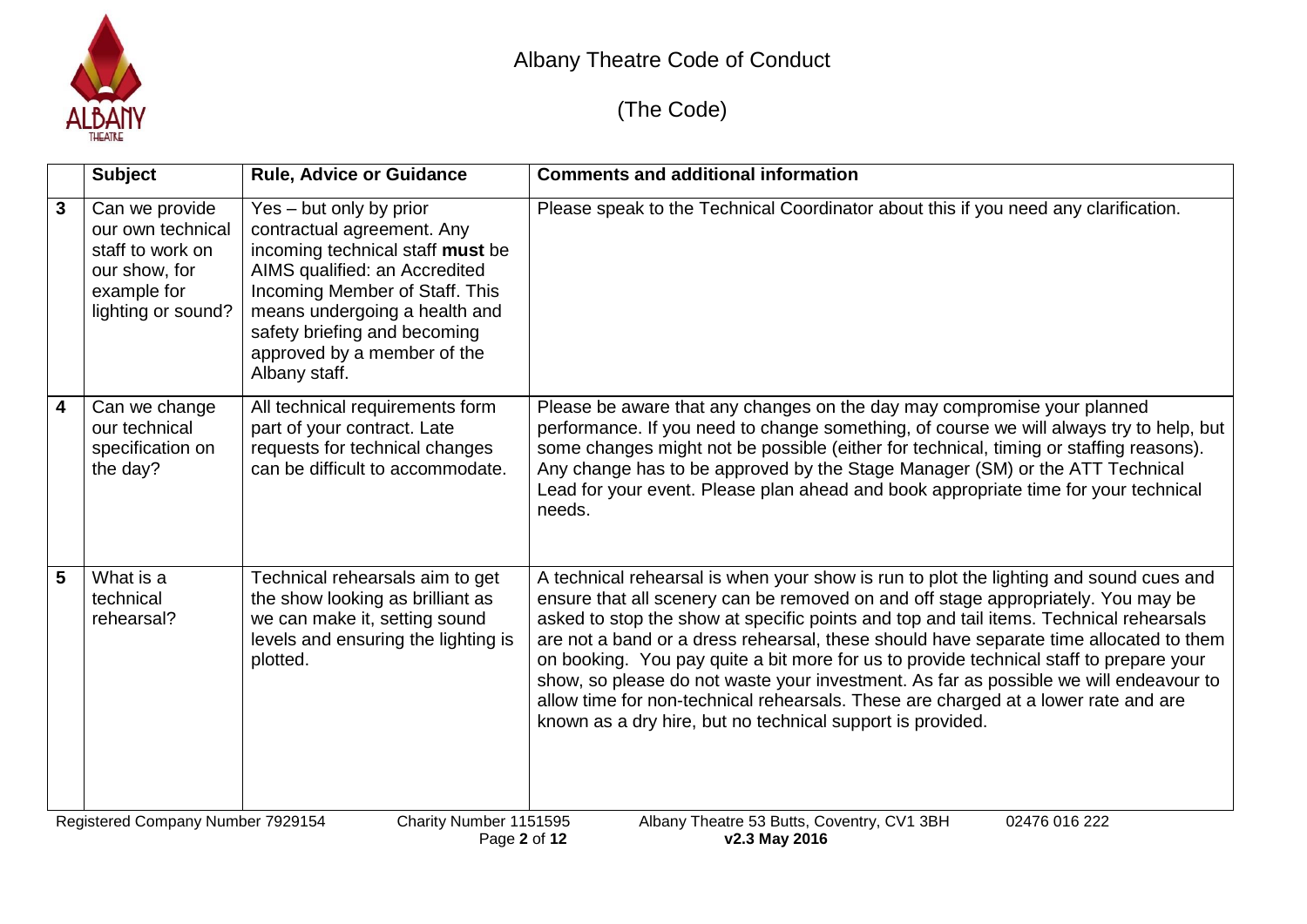

|   | <b>Subject</b>                                                    | <b>Rule, Advice or Guidance</b>                                                                                                                                                                                                                                                                                                                                    | <b>Comments and additional information</b>                                                                                                                                                                                                                                                                                                                                                                                                                                                                                                                                                                                                                                                                                                                                              |
|---|-------------------------------------------------------------------|--------------------------------------------------------------------------------------------------------------------------------------------------------------------------------------------------------------------------------------------------------------------------------------------------------------------------------------------------------------------|-----------------------------------------------------------------------------------------------------------------------------------------------------------------------------------------------------------------------------------------------------------------------------------------------------------------------------------------------------------------------------------------------------------------------------------------------------------------------------------------------------------------------------------------------------------------------------------------------------------------------------------------------------------------------------------------------------------------------------------------------------------------------------------------|
| 6 | Can we bring set<br>and props for our<br>event to the<br>theatre? | Yes of course, but if combustible<br>they must be flame proofed. Also,<br>if there is a gap between<br>rehearsal and performance days<br>you cannot leave anything in the<br>dressing rooms or in the Dock<br>without prior agreement.                                                                                                                             | Yes these will be stored in the designated areas in the dock. All sets and props must<br>be flame checked before positioning. We reserve the right to carry out spot-checks. If<br>an item is not fire safe it cannot be used. We carry a small stock of fireproofing material<br>but cannot guarantee to be able to carry out flame proofing. The theatre is used all the<br>time, so the dressing rooms and Dock might be required for something else between<br>your rehearsal and performance days, so please do not leave anything in the Dock or<br>dressing rooms during this period. The Dock must be kept tidy and all designated<br>walkways must be kept clear at all times for safety reasons.                                                                              |
|   | The show may<br>run over time.<br>Does that matter?               | Yes, it does. All events must<br>finish before 22:30 unless<br>arranged exceptionally by prior<br>agreement. The Company is<br>responsible for ensuring their run-<br>time is as agreed.                                                                                                                                                                           | Yes, we have to comply with the conditions of our Premises Licence, and also<br>conditions laid down by our landlord. For example, one of our neighbours is Premier<br>Inn; they give guests a "good night guarantee". If any ATT event goes on beyond 10.30<br>we can't be sure we will clear the audience quickly and so we might cause them<br>problems. Also, we need to be fair to our staff and to your audience. Some people<br>order taxis or lifts and if the show goes over time it is bad for our – and your –<br>reputation. Please be warned; the SM can stop the show before all the content is<br>presented if it overruns.                                                                                                                                              |
| 8 | How many<br>people can we fit<br>backstage?                       | The backstage limit is 100<br>persons including adults. All<br>dressing rooms have occupancy<br>limits; these must not be<br>exceeded. Your occupancy will<br>be agreed as part of your<br>contract. It is possible to use the<br>theatre balcony as a holding area<br>for excess numbers of performers<br>(meaning of course that those<br>seats cannot be sold). | All persons must use only Dressing Rooms for getting changed. There is a limit for<br>each dressing room to comply with fire regulations, this includes chaperones, helpers<br>etc. If we have agreed that you can use the Green Room as a temporary dressing<br>room, the curtain must be drawn across (and on the windows) and anyone changing<br>must do so behind the curtain. The Green Room is the communal area backstage for<br>use by ATT staff for rest, recuperation and refreshments. The area by the sink and<br>fridge must be kept clear at all times for access by ATT staff. The company can also<br>take advantage of the facilities provided (but please follow the rules). An area of the<br>dock can be used for quick changes only, if agreed at time of booking. |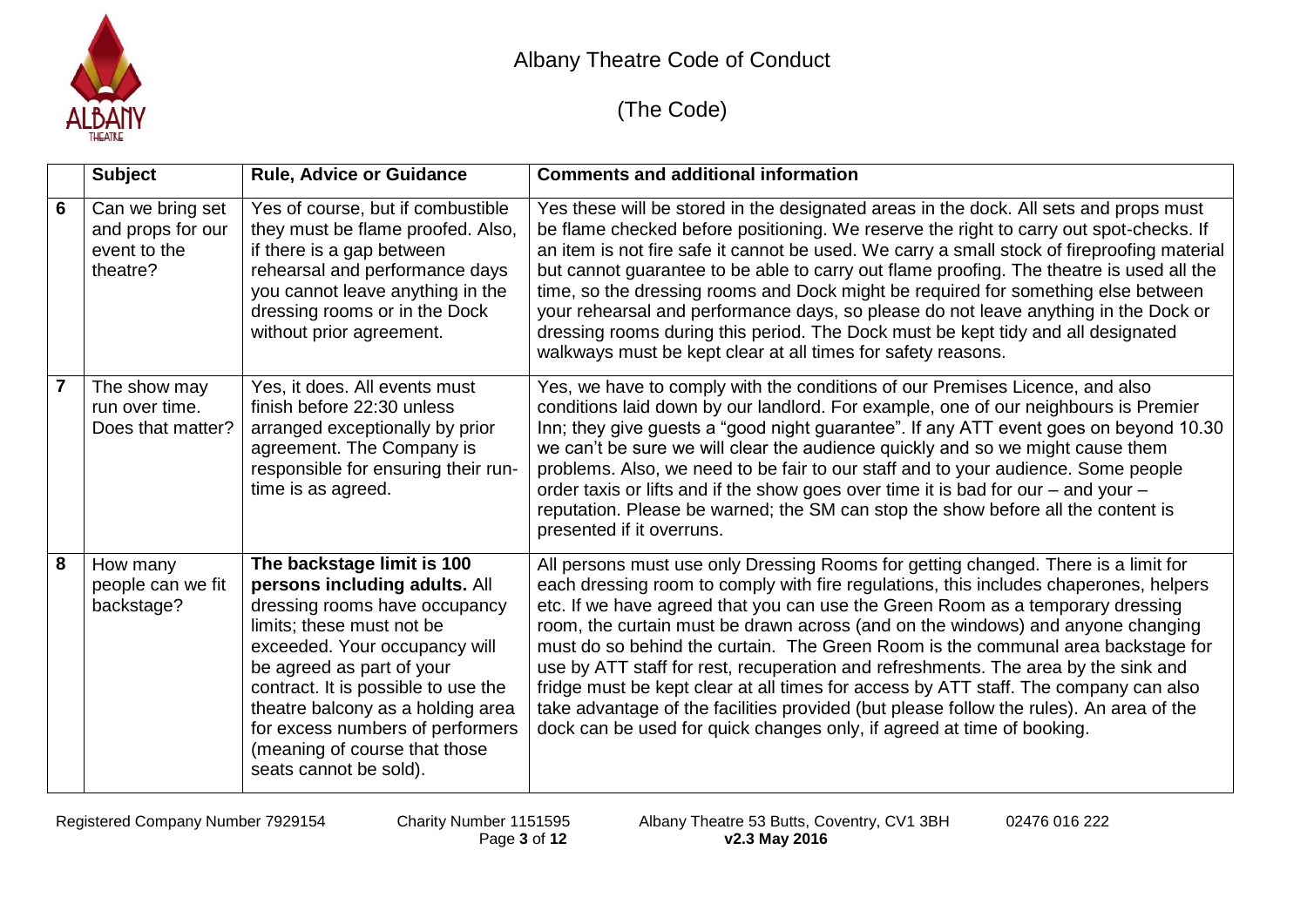

|    | <b>Subject</b>                                                                                                 | <b>Rule, Advice or Guidance</b>                                                                                                                                  | <b>Comments and additional information</b>                                                                                                                                                                                                                                                                                                                                                                                                                                                                                   |
|----|----------------------------------------------------------------------------------------------------------------|------------------------------------------------------------------------------------------------------------------------------------------------------------------|------------------------------------------------------------------------------------------------------------------------------------------------------------------------------------------------------------------------------------------------------------------------------------------------------------------------------------------------------------------------------------------------------------------------------------------------------------------------------------------------------------------------------|
| 9  | Are there<br>accessible toilets<br>backstage?                                                                  | Separate male and female toilets<br>are available on the first floor.<br>Toilets must not be used as<br>changing rooms and must also be<br>left in a tidy state. | We are developing an accessible toilet on the ground floor but this is not operational at<br>the moment. There is one in the foyer - we apologise that this is not very convenient.<br>There are toilets backstage but these are upstairs by the stage area. Please note that<br>all children under the age of 16 must be with a chaperone when using the toilets.<br>If during your time at the Albany you need any additional supplies (bin bags, toilet<br>paper, hand towels etc.) please contact a member of ATT staff. |
| 10 | Can we use hair<br>dryers or<br>straighteners in<br>the dressing<br>room?                                      | Yes, but all and any electrical<br>items brought in by any member<br>of the Company for use in any<br>part of the theatre must have a<br>current PAT test.       | All electrical items must have current PAT testing and must be left unplugged when not<br>in use. This is a strict requirement for safety and insurance reasons. The Albany<br>Theatre can test and certificate equipment by arrangement - please ask.                                                                                                                                                                                                                                                                       |
| 11 | Can we put up<br>things like cast-<br>lists back stage,<br>or posters or pop-<br>up banners Front<br>of House? | Yes - but only with the<br>permission of the Stage Manager<br>(backstage) or Duty or Front of<br>House Manager (FoH).                                            | We do not allow anything to damage any part of the fabric of the building, so nothing<br>can be altered without prior permission. This includes putting up tape or blu-tack<br>anywhere backstage, in the foyer or the auditorium without permission of the SM or<br>Theatre Manager. Running orders or cast lists can be attached to mirrors using blu-<br>tack.<br>We understand that use of the theatre causes wear and tear, but any damage caused<br>by unauthorised or reckless activity will be charged for.          |
| 12 | Can we sell<br>programmes or<br>other<br>merchandise, or<br>hold a raffle or<br>bucket collection?             | Only by prior agreement as part<br>of your contract.                                                                                                             | This has to be agreed in advance, as part of your contract. If it is not in your contract<br>we are likely to say no for organisational reasons.                                                                                                                                                                                                                                                                                                                                                                             |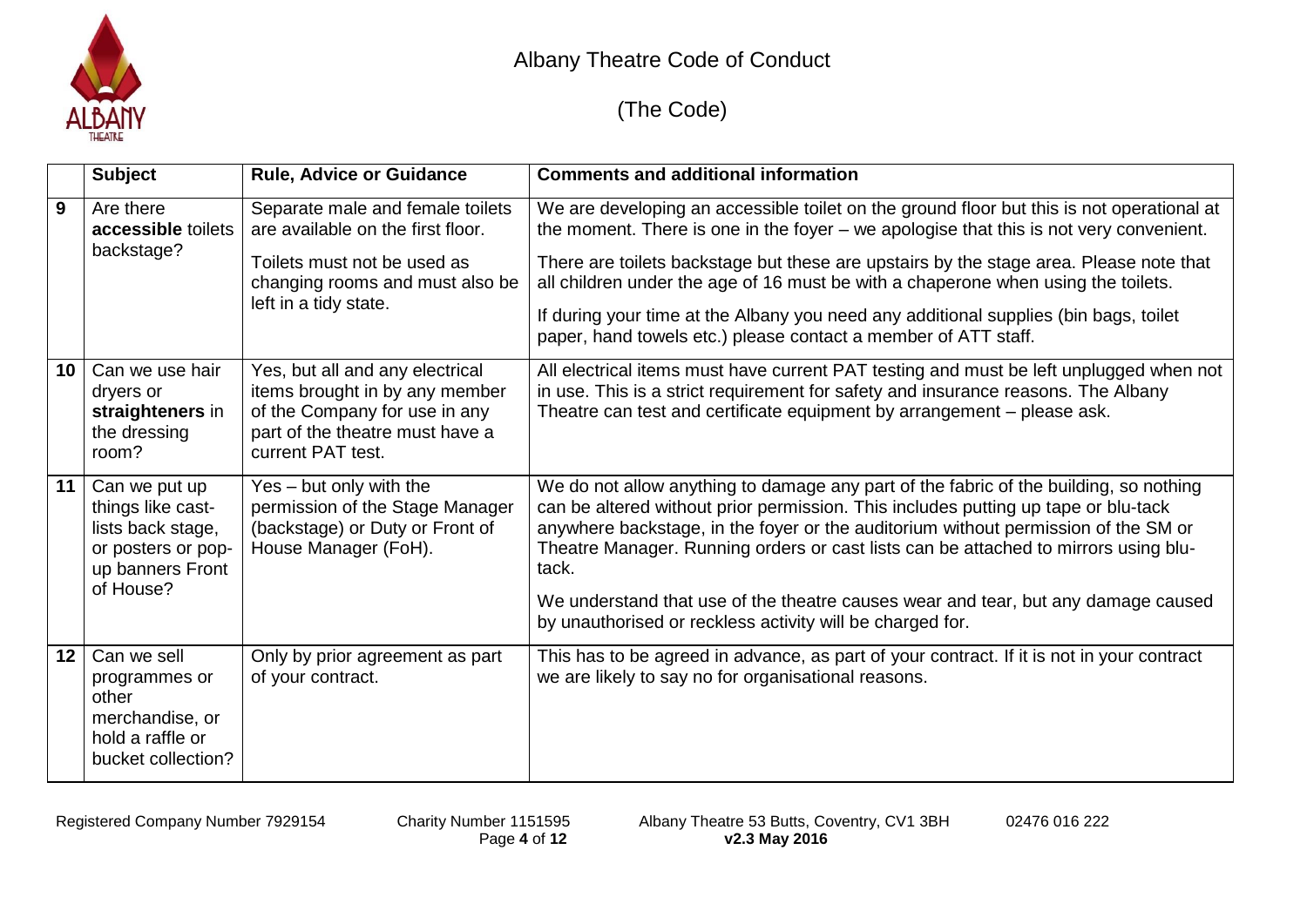

## **When you arrive**

|    | <b>Subject</b>                                                                     | <b>Rule, Advice or Guidance</b>                                                                                                                                                                | <b>Comments and additional information</b>                                                                                                                                                                                                                                                                                                                                                                                                                                                                                                                                                                                                                              |
|----|------------------------------------------------------------------------------------|------------------------------------------------------------------------------------------------------------------------------------------------------------------------------------------------|-------------------------------------------------------------------------------------------------------------------------------------------------------------------------------------------------------------------------------------------------------------------------------------------------------------------------------------------------------------------------------------------------------------------------------------------------------------------------------------------------------------------------------------------------------------------------------------------------------------------------------------------------------------------------|
| 13 | Can I park at the back of<br>the theatre?                                          | No parking is permitted at the back of<br>the theatre at any time.                                                                                                                             | ATT only has a right of access to the land surrounding the theatre for loading<br>and unloading. Anyone parking there will get a £100 penalty notice.                                                                                                                                                                                                                                                                                                                                                                                                                                                                                                                   |
| 14 | Can performers be<br>dropped off at the back?<br>Can parents drop<br>children off? | No. Performers should enter through the<br>Foyer, follow the signs and make their<br>way to the Stage Door down the side of<br>the building.                                                   | Any vehicle entering the area at the back of the theatre is liable to a £100<br>penalty notice.                                                                                                                                                                                                                                                                                                                                                                                                                                                                                                                                                                         |
| 15 | When should I arrive?                                                              | You will have been given a time to<br>arrive (known as a Call Time) by your<br>Company Manager.                                                                                                | All company members must abide by the call times they are given, this<br>includes musicians, performers and production team. If you have not been<br>given a Call Time, ask your Company Manager what it is.                                                                                                                                                                                                                                                                                                                                                                                                                                                            |
| 16 | Does everyone have to<br>sign in?                                                  | Yes please. Everyone involved in your<br>event must sign in and out each time<br>they enter or leave the building.<br>Everyone <i>must</i> use the Stage Door<br>entrance whatever their role. | Yes everyone who enters the building must sign in. This is a safety<br>requirement. The sign-in sheet becomes critical if we need to evacuate the<br>building or the Fire Service needs to know the occupancy of the building in<br>an emergency. This rule applies to all visiting Company members including<br>performers, chaperones, technical staff and musicians. If anyone enters via<br>any entrance other than the Stage Door – for example through the theatre<br>doors – they will be asked politely to leave and to make their way round to<br>the Stage Door. Please speak to the Stage Manager if you cannot find the<br>signing in sheet for your Event. |
| 17 | How do we get in and<br>out of the Stage Door?                                     | The Stage Door will be staffed at all<br>relevant times.                                                                                                                                       | Everyone entering the theatre is required to sign in, and to sign out when<br>they leave.                                                                                                                                                                                                                                                                                                                                                                                                                                                                                                                                                                               |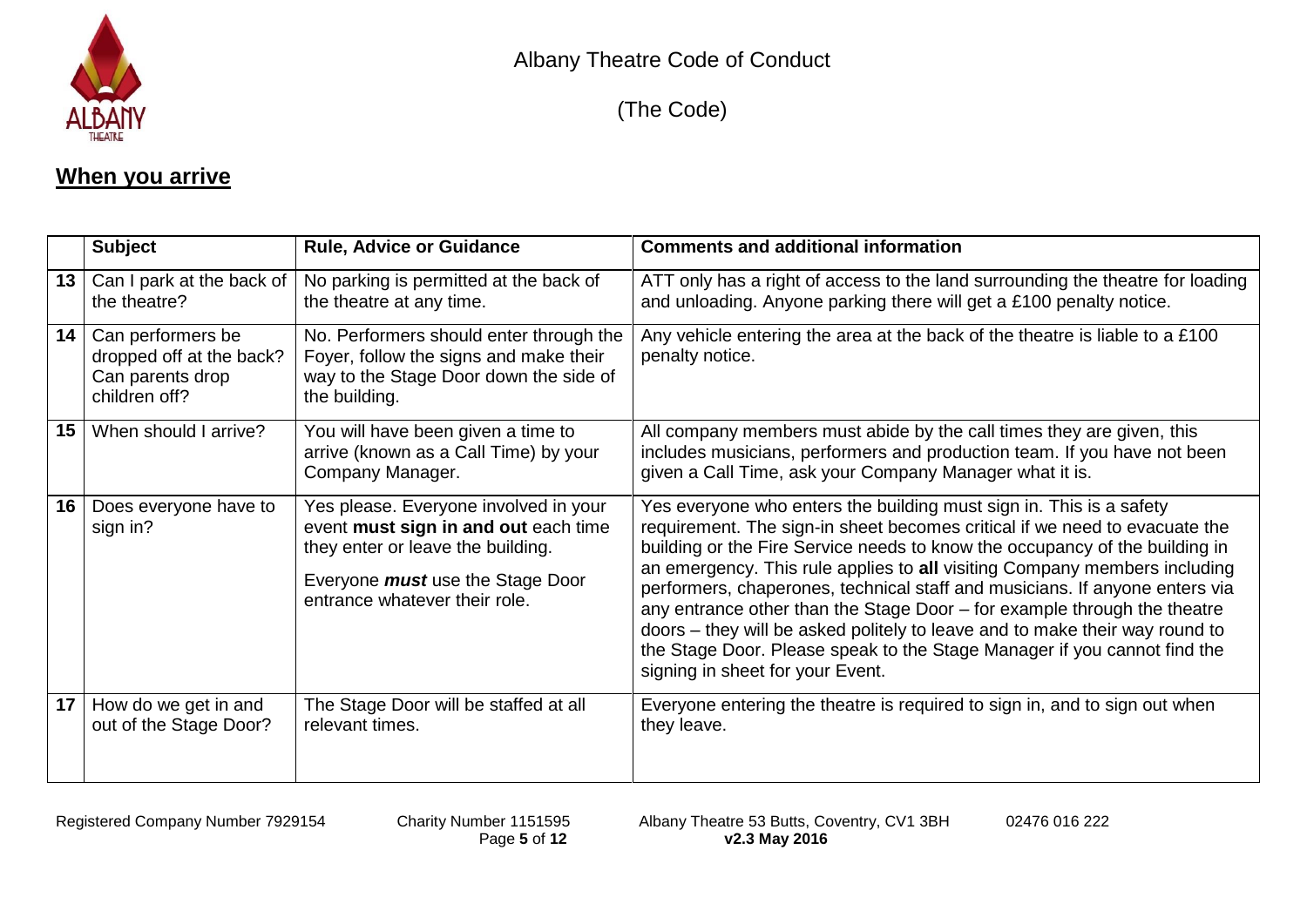

|    | <b>Subject</b>          | <b>Rule, Advice or Guidance</b>                                                                                                                                                                                                                                                | <b>Comments and additional information</b>                                                                                                                                                                                                                                                                                                                                                                                                                                                                                                                                                                                                                                                                                                                                                                |
|----|-------------------------|--------------------------------------------------------------------------------------------------------------------------------------------------------------------------------------------------------------------------------------------------------------------------------|-----------------------------------------------------------------------------------------------------------------------------------------------------------------------------------------------------------------------------------------------------------------------------------------------------------------------------------------------------------------------------------------------------------------------------------------------------------------------------------------------------------------------------------------------------------------------------------------------------------------------------------------------------------------------------------------------------------------------------------------------------------------------------------------------------------|
| 18 | Is the building secure? | It is as secure as we all keep it $-$ hence<br>the advice above about keeping your<br>door code safe.<br>Dressing rooms have locks.                                                                                                                                            | ATT takes no responsibility for any company property left on site. If you have<br>any queries about security please speak to a member of ATT. We take<br>security and safeguarding very seriously, so please do not be offended if you<br>are asked for identification whilst in the building. Similarly, do not hesitate to<br>challenge anyone who is not wearing a visible identity badge; if they are ATT<br>staff they should be. The building is covered by CCTV to help us keep the<br>area safe and secure. Images are recorded. Dressing room keys are<br>available on request for a small deposit and fee.                                                                                                                                                                                      |
| 19 | What's the Get-in?      | The Get-in is when all of the scenery<br>and props arrive and are brought into<br>the theatre and technical changes are<br>made for the event (e.g. lighting).<br>During Get-in no-one is allowed in the<br>stage or Dock area without the<br>permission of the Stage Manager. | The Get-In is the unloading and setting up of set in the dock or on the stage.<br>Along with the Get-out, the Get-in is potentially the most dangerous time in<br>the theatre, which is why the rules are so strict. The ATT SM, Tech Lead or<br>Theatre Manager will be in charge of the Get-In. Anyone breaching the rules<br>will be asked to leave.<br>No one is allowed in the Dock or on the stage during a Get-in unless they are<br>part of the authorised crew; if you walk on stage without authorisation you<br>may be asked to leave forcefully but politely for your own protection.<br>During Get-in/Get-out correct footwear (Steel Toe protective boots) must be<br>worn at all times, including by visiting crew. It is the visiting company's<br>responsibility to inform them of this. |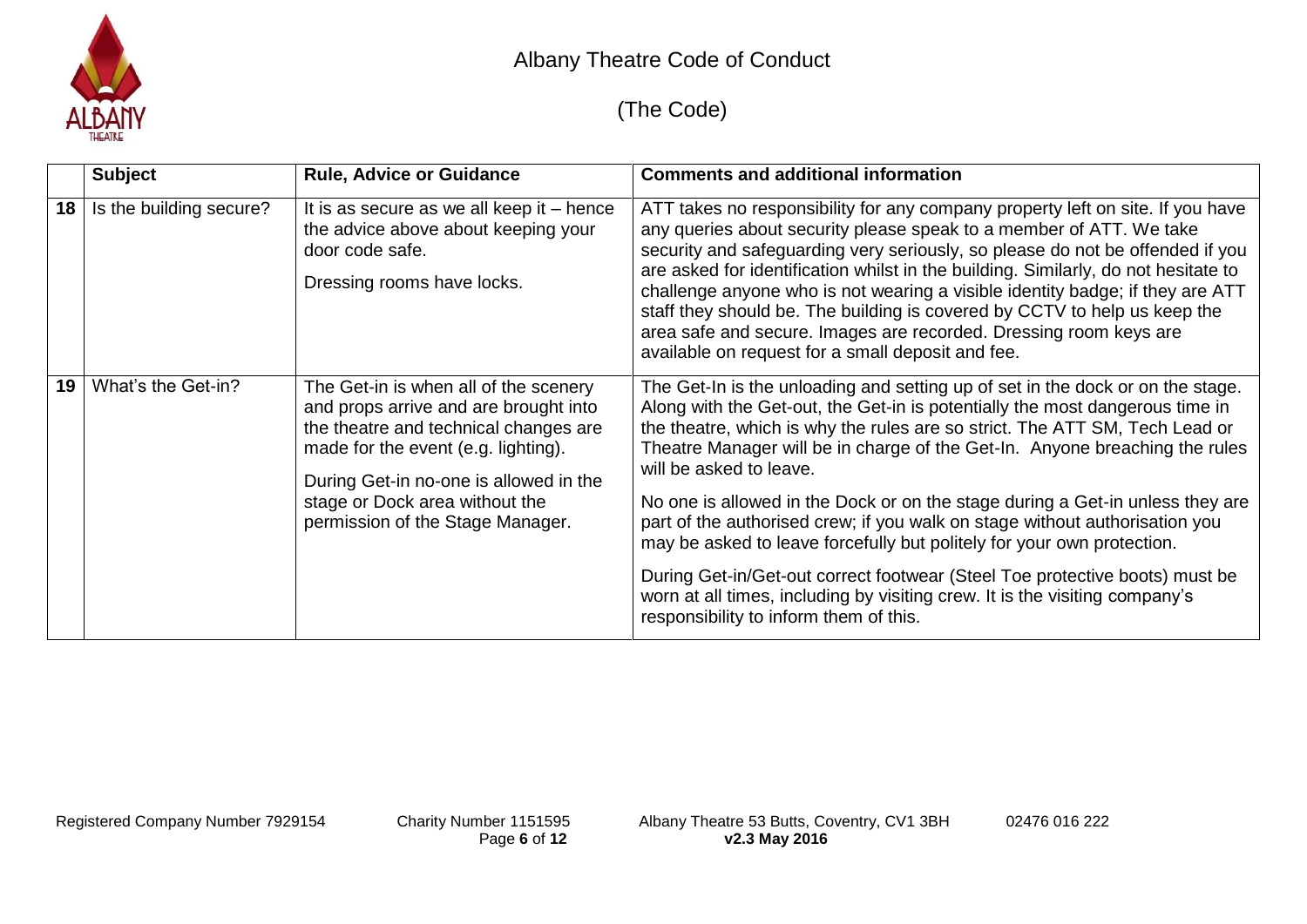

(The Code)

## **Staying safe on and backstage**

|    | <b>Subject</b>                                               | <b>Rule, Advice or Guidance</b>                                                                                                 | <b>Comments and additional information</b>                                                                                                                                                                                                                                                                                          |
|----|--------------------------------------------------------------|---------------------------------------------------------------------------------------------------------------------------------|-------------------------------------------------------------------------------------------------------------------------------------------------------------------------------------------------------------------------------------------------------------------------------------------------------------------------------------|
| 20 | Who is in charge?                                            | The Albany Duty Stage Manager (SM) is in<br>charge back stage. S/he has the final say on<br>all Health and Safety (H&S) issues. | The ATT SM is in charge during the show and the ATT Tech Lead during<br>the technical. This rule applies even if the Company brings their own<br>Deputy Stage Manager (DSM) and/or Assistant Stage Manager (ASM).                                                                                                                   |
|    |                                                              | The Albany SM is supported by the Albany<br>Duty Manager                                                                        | The SM will give a safety briefing including details of our evacuation<br>procedures to all company members before any activity can start on<br>stage. This is an important briefing that all members of the company<br>including chaperones and any visiting crew must attend.                                                     |
| 21 | Can we just go on to<br>the stage?                           | No-one can go on stage until clearance has<br>been given by the SM. Before you go on stage<br>ASK for clearance.                | No you cannot go on stage without permission from the ATT SM and only<br>after the safety briefing. This is all about safety. Heavy bars and the<br>Safety Curtain (Iron) can be operated at any time. There is often<br>equipment or scenery on stage. Ultimately, anyone ignoring this rule can<br>be asked to leave the theatre. |
|    |                                                              |                                                                                                                                 | Please make yourself familiar with theatre terms: the most important in<br>this context is the cry "Heads on stage". This warns a bar or the Safety<br>Curtain (Iron) is being moved.                                                                                                                                               |
| 22 | Can we use pyros<br>and other special<br>effects in our show | Yes - but only by prior contractual agreement.                                                                                  | Yes, but the use of Pyrotechnics must be rehearsed in a technical<br>rehearsal prior to the performance and arranged at the time of booking to<br>ensure appropriate staff are available. This is a safety requirement to<br>ensure all members of the Company understand what is going to happen.                                  |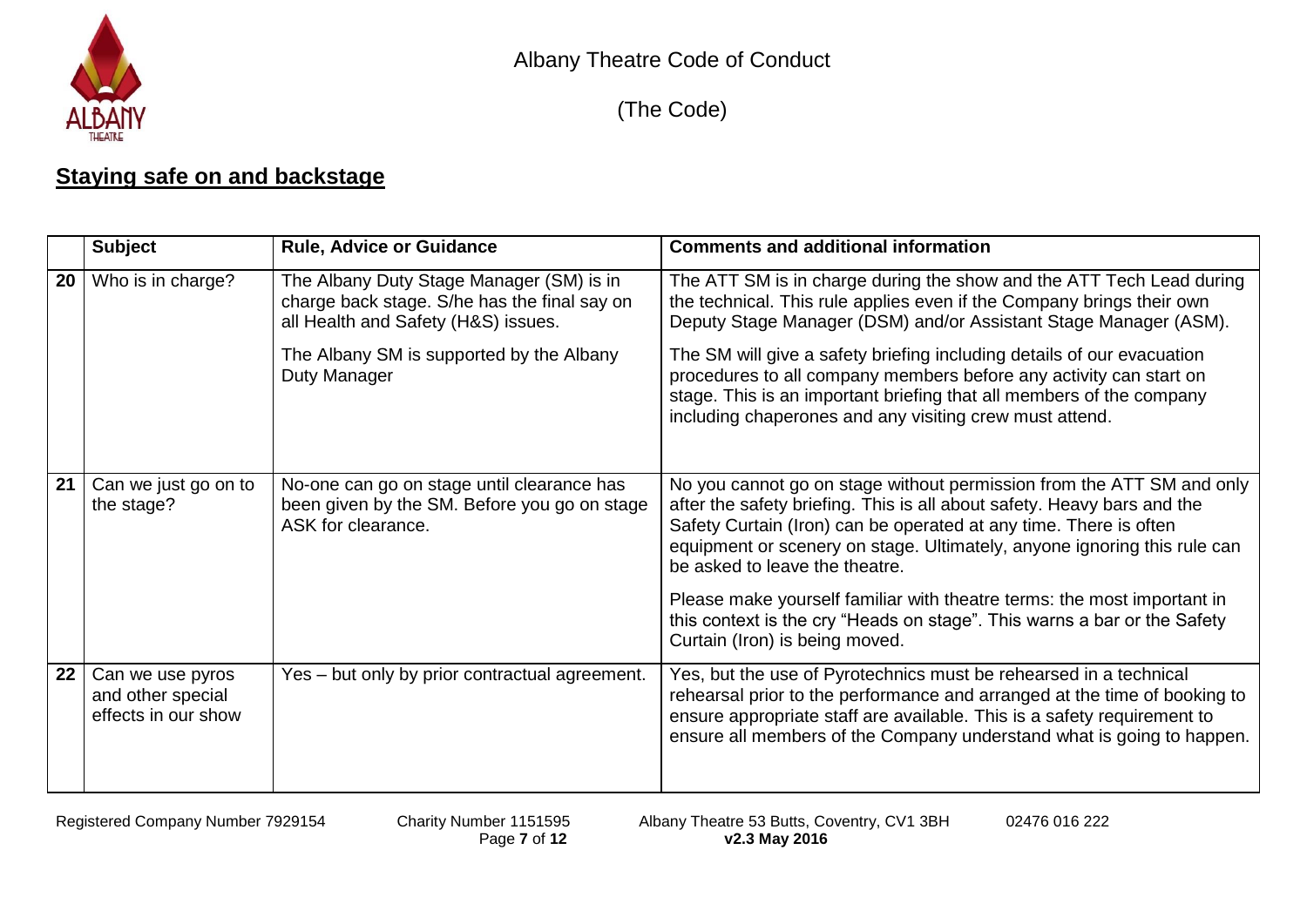

|    | <b>Subject</b>                                         | <b>Rule, Advice or Guidance</b>                                                                                                                                                                                   | <b>Comments and additional information</b>                                                                                                                                                                                                                                                                                                                                                                                                                                                                                                                                                                                |
|----|--------------------------------------------------------|-------------------------------------------------------------------------------------------------------------------------------------------------------------------------------------------------------------------|---------------------------------------------------------------------------------------------------------------------------------------------------------------------------------------------------------------------------------------------------------------------------------------------------------------------------------------------------------------------------------------------------------------------------------------------------------------------------------------------------------------------------------------------------------------------------------------------------------------------------|
| 23 | Can we use the<br>theatre's<br>microphones?            | Yes - but only by prior contractual agreement.<br>We will provide a member of staff to manage<br>their use.                                                                                                       | Yes but a member of ATT staff must supervise the mic table at all times.<br>Microphones and radio packs are expensive, so we have to ensure they<br>are being used correctly. Having a member of ATT staff on hand protects<br>you against having to pay for any damage caused by misuse or<br>abuse. We will provide new batteries for radio packs as required<br>(chargeable).                                                                                                                                                                                                                                          |
| 24 | Can I use my phone<br>backstage?                       | The use of mobile phones backstage is<br>prohibited for technical and safeguarding<br>reasons.                                                                                                                    | No. If you are using radio mics, mobile phones can interfere with the<br>signal and cause you sound problems. When children or vulnerable<br>adults are involved, no photos are permitted, so please keep your phone<br>off to avoid misunderstandings.                                                                                                                                                                                                                                                                                                                                                                   |
| 25 | "Don't cross the Tab<br>Line". What does that<br>mean? | "Tabs" is the theatre name for curtains. The<br>Tab Line is the line between the wings where<br>the main curtains cross the stage. Do not<br>cross this line unless this is part of the<br>rehearsed performance. | Once the Tabs (curtains) are closed for an event they must never be<br>used as an entry to or exit from the stage from/to the auditorium. Even if<br>the Tabs are open, crossing the Tab Line is not allowed once the house<br>is opened unless part of the performance. This includes before the<br>performance, during the interval and after the show until the Tabs are<br>removed. Please go around the outside of the building to enter by the<br>Stage Door. Not only does this look hopelessly unprofessional it is<br>potentially unsafe. Again, anyone ignoring this rule can be asked to leave<br>the theatre. |
| 26 | Can I bring my drink<br>on stage?                      | No! No liquids; no breakables such as glass or<br>ceramics, no pressurised containers (such as<br>hair spray) are permitted, nor are naked<br>flames.                                                             | There must be no liquids on stage. Any drinks in the wings must be in a<br>sports capped bottle.                                                                                                                                                                                                                                                                                                                                                                                                                                                                                                                          |
| 27 | Is there anywhere I<br>can't go backstage?             | Any area in the theatre marked as Out of<br>Bounds or No Entry must be respected.                                                                                                                                 | Please keep to designated areas for your own safety. Please stay in your<br>dressing room until called. It reduces congestion and makes it less likely<br>you will miss your cue.                                                                                                                                                                                                                                                                                                                                                                                                                                         |
|    | Registered Company Number 7929154                      | Charity Number 1151595                                                                                                                                                                                            | Albany Theatre 53 Butts, Coventry, CV1 3BH<br>02476 016 222                                                                                                                                                                                                                                                                                                                                                                                                                                                                                                                                                               |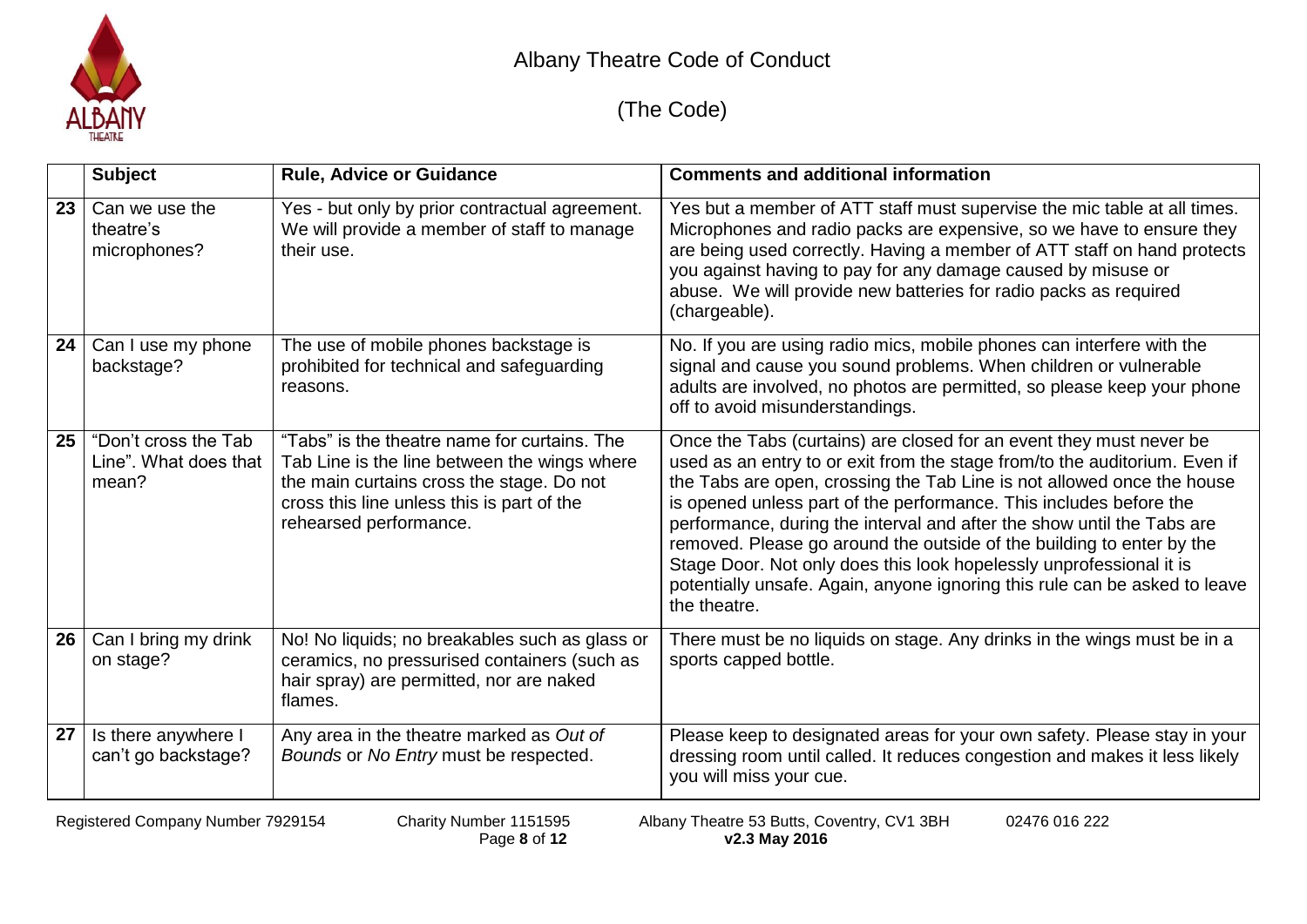

# (The Code)

|    | <b>Subject</b>                                  | <b>Rule, Advice or Guidance</b>                                                                                                                     | <b>Comments and additional information</b>                                                                                                                                                                                                                                                                                                                    |
|----|-------------------------------------------------|-----------------------------------------------------------------------------------------------------------------------------------------------------|---------------------------------------------------------------------------------------------------------------------------------------------------------------------------------------------------------------------------------------------------------------------------------------------------------------------------------------------------------------|
| 28 | Can I walk around<br>backstage in bare<br>feet? | No flip-flops or open-toed sandals may be<br>worn side stage during a rehearsal, tech or<br>show, unless they are part of a performer's<br>costume. | If your performers are required to be bare foot please inform the ATT SM<br>so that they can ensure all safety precautions are taken. The SM's advice<br>should be followed. Only designated pathways should be used.<br>Helpers and chaperones must not wear flip-flops or open toed shoes by<br>the side of the stage.<br>Please walk. NEVER run backstage. |
| 29 | What is the Rake?                               | The rake is a gentle slope on the stage down<br>towards the audience.                                                                               | Since the rake is a slope it means that anything on stage with wheels<br>must have brakes; chocks are not acceptable. Again, this is all about<br>safety: without correct fittings wheeled items will not be permitted on<br>stage. The ATT SM will have final say on this.                                                                                   |

#### **The Get-out**

|    | <b>Subject</b>                                                                                                                                              | <b>Rule, Advice or Guidance</b>                                                                                                                                                                                                                                                                                                                                                                               | <b>Comments and additional information</b>                                                                                                                                                                                                                                                                                                                                                                                                                                                                                                                                                                                                                                                                                                                                                                                                                     |  |
|----|-------------------------------------------------------------------------------------------------------------------------------------------------------------|---------------------------------------------------------------------------------------------------------------------------------------------------------------------------------------------------------------------------------------------------------------------------------------------------------------------------------------------------------------------------------------------------------------|----------------------------------------------------------------------------------------------------------------------------------------------------------------------------------------------------------------------------------------------------------------------------------------------------------------------------------------------------------------------------------------------------------------------------------------------------------------------------------------------------------------------------------------------------------------------------------------------------------------------------------------------------------------------------------------------------------------------------------------------------------------------------------------------------------------------------------------------------------------|--|
| 30 | What is the Get-<br>out?                                                                                                                                    | The Get-out happens usually immediately after the<br>final curtain. It is when all of the scenery and props<br>are removed, and technical changes made for the<br>event are reversed (e.g. lighting).<br>During Get-out no-one is allowed in the stage or<br>Dock area without permission of the Stage<br>Manager.<br>The Green Room and back stage dressing rooms<br>remain available to you during Get-out. | The Get-out is the removal of the companies set and equipment from the<br>theatre. Along with the Get-in, the Get-out is potentially the most<br>dangerous time in the theatre, and the same rules apply. Anyone<br>breaching the rules will be asked to leave. No one is allowed in the Dock<br>or on the stage during a Get-in unless they are part of the authorised<br>crew; if you walk on stage without authorisation you may be asked to<br>leave forcefully but politely for your own protection. During Get-in/Get-out<br>correct footwear must be worn at all times.<br>Please note that all items must be removed from the theatre during the<br>Get-out unless agreed otherwise as part of your contract. Anything left<br>behind may be put outside the dock door for collection. ATT is not<br>responsible for any item put outside in this way. |  |
|    | Registered Company Number 7929154<br>Albany Theatre 53 Butts, Coventry, CV1 3BH<br>Charity Number 1151595<br>02476 016 222<br>v2.3 May 2016<br>Page 9 of 12 |                                                                                                                                                                                                                                                                                                                                                                                                               |                                                                                                                                                                                                                                                                                                                                                                                                                                                                                                                                                                                                                                                                                                                                                                                                                                                                |  |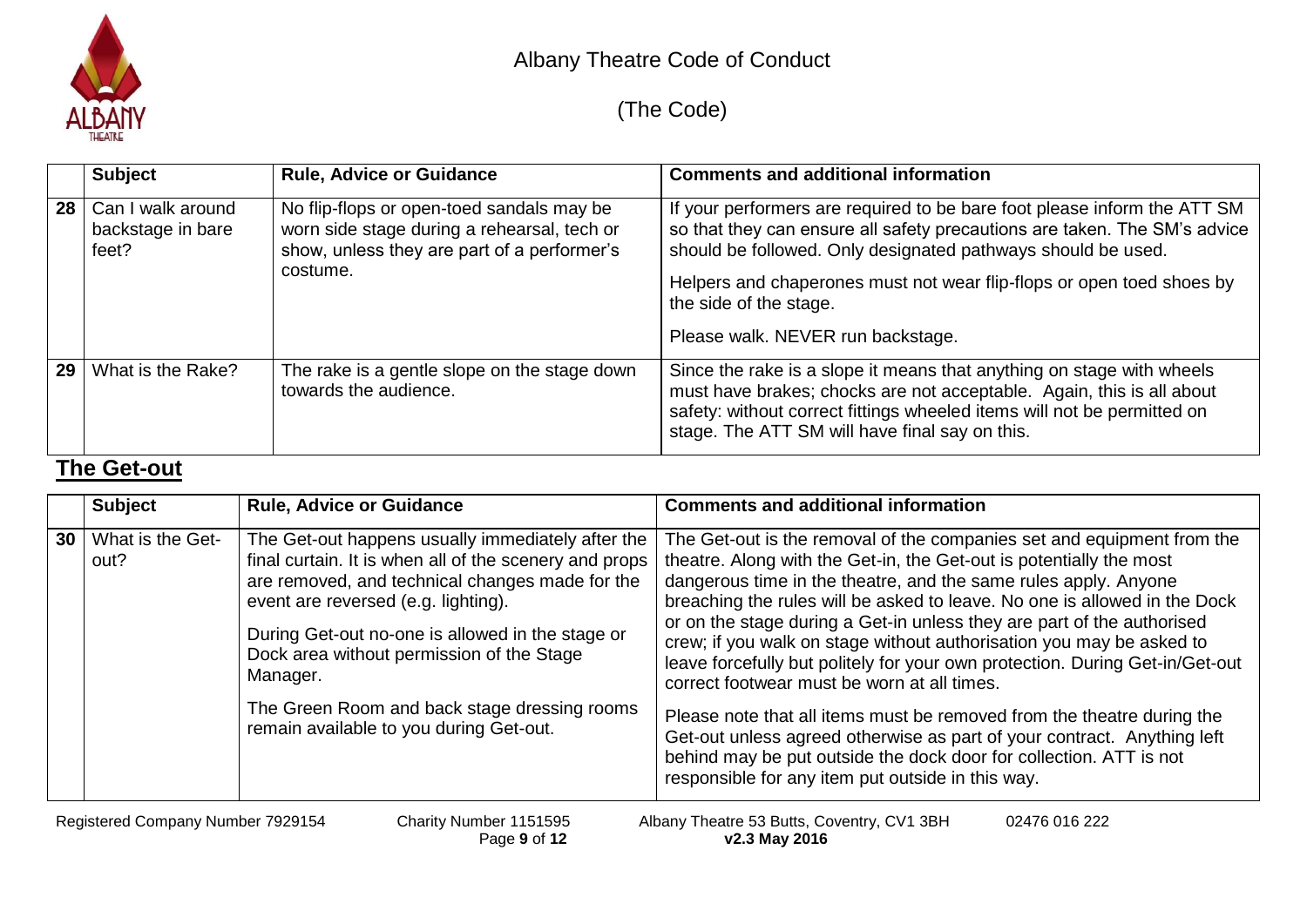

### (The Code)

|    | <b>Subject</b>                                              | <b>Rule, Advice or Guidance</b>                                                                                                                          | <b>Comments and additional information</b>                                                                                                                                                                                                                                                                                                                                                                                                                                                                                                                                                                                                     |
|----|-------------------------------------------------------------|----------------------------------------------------------------------------------------------------------------------------------------------------------|------------------------------------------------------------------------------------------------------------------------------------------------------------------------------------------------------------------------------------------------------------------------------------------------------------------------------------------------------------------------------------------------------------------------------------------------------------------------------------------------------------------------------------------------------------------------------------------------------------------------------------------------|
| 31 | What do I do with<br>my rubbish?                            | Use the bin-bags provided. All bin bags to be<br>placed in the dock at the end of the Get-out.                                                           | Please put your rubbish in the bins and bags provided. It is a condition of<br>your contract that you must leave Dressing Rooms and the Green Room<br>clean and tidy, having emptied the bins. Additional bin bags are available<br>from members of ATT staff.                                                                                                                                                                                                                                                                                                                                                                                 |
| 32 | I've broken<br>something $-$<br>what do I do?               | Please tell us about it. Accidents happen, but if<br>anything is broken through a lack of reasonable<br>care the repair/replacement will be charged for. | Please inform a member of ATT staff. The Albany Theatre is a working<br>environment and we expect wear and tear, but there is a difference<br>between that and careless or reckless damage. Repair of any damage<br>caused to equipment, fitting and fixtures or the fabric of the building<br>through a lack of care will be charged in full to the Company. Please<br>encourage your Company to respect the building and equipment.<br>Please do not put lipstick kisses on the mirrors. It is difficult to clean and<br>can pose a health hazard (e.g. the transmission of Herpes Simplex). The<br>cleaning of mirrors will be charged for. |
| 33 | I've lost<br>something $-$ do<br>you keep lost<br>property? | Items found backstage will be stored for seven<br>days                                                                                                   | Lost property is kept for one week only. We don't have any storage space,<br>so we can't keep things indefinitely. Please make sure your Company<br>members know this.                                                                                                                                                                                                                                                                                                                                                                                                                                                                         |

Just like any organisation, the Albany Theatre Trust will not tolerate threats of violence, abuse (verbal or physical) or harassment. We have a duty to protect the health, safety and welfare of our staff. We take that very seriously. No form of abuse will be tolerated. An abuser will be asked to leave and could face being banned from the theatre. We **will** call the police if any individual/group behaves in an aggressive or threatening way towards our staff or audience members. Our staff and volunteers in turn will treat companies with respect.

Registered Company Number 7929154 Charity Number 1151595 Albany Theatre 53 Butts, Coventry, CV1 3BH 02476 016 222 Page **10** of **12 v2.3 May 2016**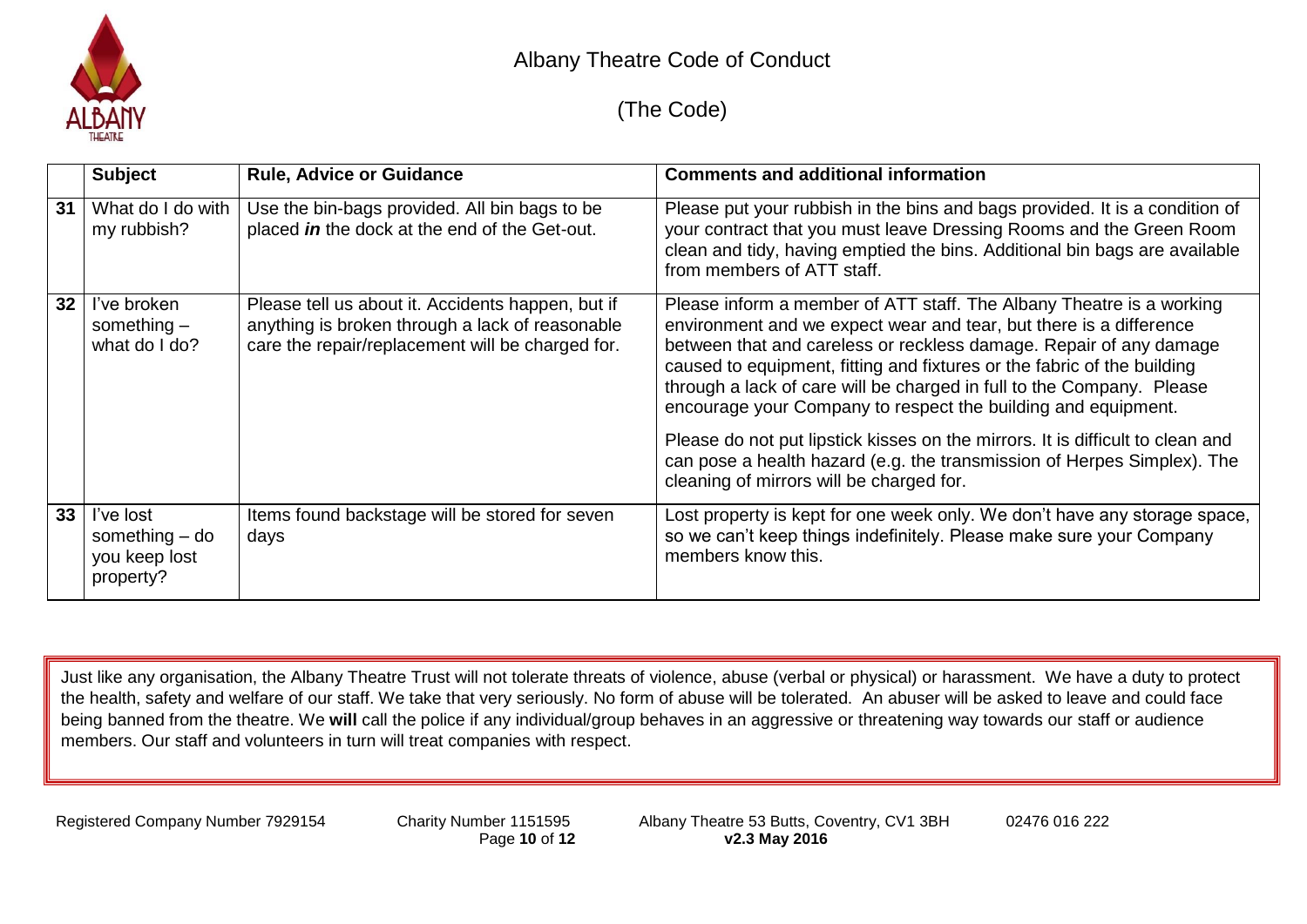

(The Code)

#### **Defined terms**

**AIMS** – Accredited Incoming Member of Staff: someone who has undergone a health and safety briefing.

**ATT** – the Albany Theatre Trust, the name of the Charity that operates the Albany Theatre.

**Call Time** – the time you are asked to arrive at the theatre for your event or rehearsal.

**Company** – the organisation hiring or using the theatre for an event. The contract is between ATT and this organisation.

**Company Manager** – the named individual acting as the single point of contact between ATT and the Company.

**Deputy Stage Manager (DSM) / Assistant Stage Manager (ASM)** – as the names imply, each is directly managed by the Stage Manager (SM). The DSM is also often known as the show-caller with the responsibility for giving cues.

**Dock** – the area at the back of the stage for the storage of scenery etc. It can also be curtained off for use as a quick change area.

**Duty Manager** – the ATT member of staff with management responsibility for an event.

**Foyer** – the area in front of the public entrances to the auditorium. This area – and the toilets on the mezzanine floor above – is shared with other users of the building such as Premier Inn.

**Front of House** – the area in front of the Tab Line, i.e. the whole of the auditorium and Foyer area including the public toilets.

**Get-In/Get-Out** – the period when all set, scenery and props are brought in to the theatre and technical changes are made in preparation for the event.

**Green Room** - the communal area backstage for use by ATT staff for rest, recuperation and refreshments. It is also available to visiting companies.

**Pyrotechnics (Pyros)** – stage fireworks. They can only be supplied and operated by ATT and have to be ordered in advance.

**Rake** – a gentle slope on stage leading downhill towards the audience.

**Safety Curtain (also known as the Iron)** – this forms a fire barrier on stage. It has to be let in and out before the event begins. It is very heavily weighted and is potentially dangerous.

Registered Company Number 7929154 Charity Number 1151595 Albany Theatre 53 Butts, Coventry, CV1 3BH 02476 016 222 Page **11** of **12 v2.3 May 2016**